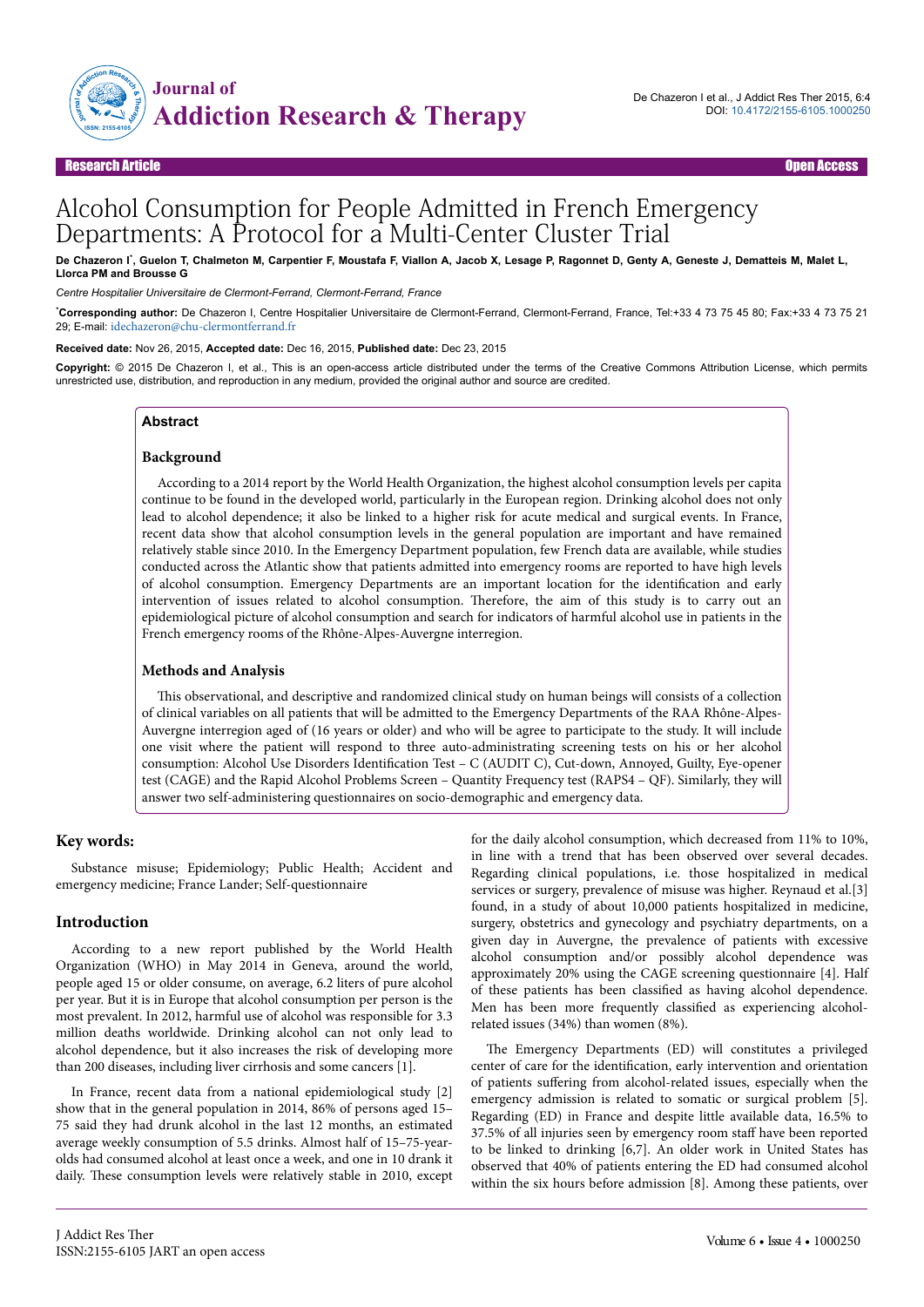half have presented pathological consumption of alcohol (risk use, abuse or dependence as defined by the DSM IV–TR). Most studies in the ED have been conducted across the Atlantic [9-12] and highlight several key points. First, patients admitted into the emergency rooms have reported, more often, high levels of alcohol consumption compared to patients in the general population (48% of patients admitted to ED would be classified as being an alcohol abuser and/or alcohol dependent, or may present with an "alcohol use disorder" according to the DSM  $- 5$  [13]). Possible reasons for this high figure are that the ED is a frontline access to care for people without resources compared to the general population, and those without financial resources for non-ED medical care are also often affected by alcohol problems [14]. Finally, excessive alcohol consumption may be linked to a higher risk for acute medical and surgical events, not only in situations of alcohol abuse and dependence, but also in purely quantitative misuse [15].

However, there are few epidemiological data on alcohol impact in French EDs, especially in specific sensitive regions like Auvergne and Rhône-Alpes, which have been identified as having a disproportionately higher prevalence of adult drunkenness compared to other regions [16].

## **Objectives**

The main objective is to carry out an epidemiological picture of alcohol consumption in the emergency room of the Rhône-Alpes-Auvergne (RAA) interregion, particularly through the occurrence of specific acute medical events and binge drinking patterns. The secondary objective is to search for indicators of harmful alcohol use in patients in the emergency room used for this inter region.

## **Methods and Analysis**

## **Study Design**

This is a naturalistic, observational, descriptive and clinical study on human beings. It consists of a collection of clinical variables on all patients admitted in the EDs of the RAA inter region (greater than 3000 accesses per month), namely those of the University Hospital of Clermont-Ferrand, Saint-Etienne, Grenoble, Edouard Herriot hospital and north hospital group in the Lyon and Chambery hospitals. Нis region consists of several cities, representing a panel of about eight million inhabitants living in urban and rural areas. It is also the second economic zone of France. An alternative method of cluster sampling will be used; we define the target population as all patients admitted to the emergency department within the inter region demarcated by welldefined limits of territory for the health inter region boundaries.

## **Study Participants**

The proposed study participants (male and female) will include those aged 16 years or older who agree to participate in the study upon admission to the ED in one of the six hospitals named above. Eligible patients with somatic (serious life-threatening emergencies), psychiatric and cognitive states or those having a language barrier preventing them from completing the questionnaires will be excluded.

## **Sample Size**

The number of accesses is estimated at 120 patients per day per institution for the Clermont-Ferrand, Grenoble, Lyon and Saint-Etienne hospitals and about 70 per day for the Chambery hospital. Нe

number of patients and the rationale of the study have been estimated on the basis of the ED's activity during the previous year. With 20,000 patients coming to the ED in the RAA inter region, and because of eligible criteria and refusal to participate [17], we have estimated the patient recruitment potential as 11,750.

## **Recruitment and Data Collection**

The cluster random sampling design and area sampling method will be used to conduct this study. Clusters have been defined along geographic areas. Нe month of recruiting will be randomly assigned, and all patients admitted in each ED unit over the course of one month will be defined as a single cluster) [18,19].

During the inclusion of an emergency arrival at the period corresponding to the investigated area, study participation will be suggested to the patients. Patients will then be fully informed regarding the objectives and constraints of the study, potential risks, necessary surveillance and security measures, their rights to refuse to participate in the study and the possibility of withdrawal at any time. This information will be available on the form they are given. The study includes one visit per person, and participants will be asked questions related to socio-demographic data and the reason for presenting to the ED (patient admission pattern), as well as questions on frequency and average volume of alcohol consumption. Нe participants will be given three auto-administrating screening tests – AUDIT C, CAGE, and the RAPS4 – QF. Data collection will be performed by a medical team, who will also determine the number of admissions to the emergency unit over the previous two months, as well as reasons for admission to the ED.

## **Study Measures**

## **Sociodemographic and General Data**

Data collected on sociodemographic factors will include age, sex, marital status, number of children, educational level, and socioeconomic status. Reasons the participants came to the ED will also be collected.

## **Alcohol Consumption**

Most short questionnaires used daily by clinicians in the ED are based on a qualitative approach. Using qualitative questionnaires to assess presenting disorders leads to an underestimation of certain problematic consumption behaviors. Using a quantitative approach for investigating alcohol consumption, according to Smith [15], would in turn multiply by 10 the number of patients identified in the ED as having a drinking problem. Thus, in this study, qualitative and quantitative/qualitative self-administering surveys will be used to assess alcohol consumption (average volume of alcohol consumption and pattern of drinking).

## **AUDIT C (Alcohol Use Disorders Identification Test – Consumption) [20]**

The AUDIT C is a modified version of the AUDIT instrument [21] developed by the World Health Organization and validated in general and specific populations to identify problematic drinkers in primary care settings. It is a three-item alcohol screen that can help to identify persons who are hazardous drinkers or who have active alcohol use disorders (with a cut-off ≥4 for men [20] and 3 for women [22]).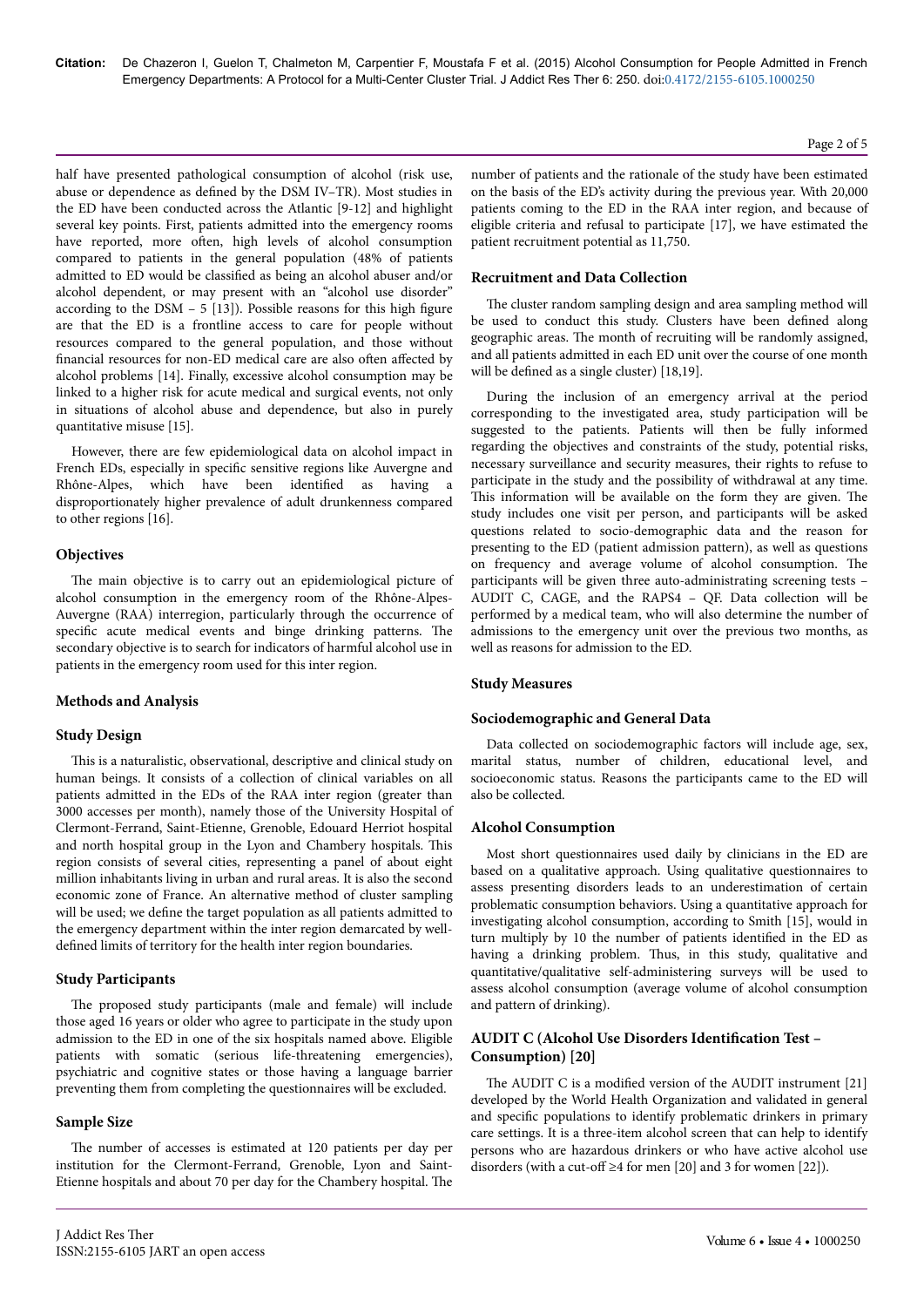## **CAGE [4]**

The French translation of CAGE (Cut-off, Annoyed, Guilty, Eyeopener), proposed by Ewing [4], which includes four issues resolutely oriented towards the search for alcohol misuse, explores the whole life of the person: (1) Have you ever felt you should cut down on your drinking? (2) Have people annoyed you about your drinking? (3) Have you ever felt bad or guilty about your drinking? (4) Have you ever had a drink first thing in the morning to steady your nerves or get rid of a hangover (Eye opener)? Two or more positive answers is a common cut-off point for detecting alcoholism.

## **RAPS4 – QF [23]**

Cherpitel et al. [23] developed the RAPS4 as a qualitative screening test for alcohol misuse. Нis test presents psychometric performance that is identical to the CAGE for alcohol dependence screening, with slightly higher data regarding the detection of alcohol abuse in the ED [24]. It consists of the following four items: (1) During the past year, have you had a feeling of guilt or remorse after drinking? (Remorse), (2) During the past year, has a friend or family member ever told you about things you said or did while you were drinking that you could not remember? (Amnesia, also called Blackouts), (3) During the past year, have you failed to do what was normally expected from you because of drinking? (Perform), and (4) Do you sometimes take a drink in the morning, when you first get up? (Starter, also called Eye opener). Нe RAPS4 – QF includes the RAPS4 items plus two additional questions: (a) During the past year, have you had five or more drinks on at least one occasion? (Quantity) and (b) During the past year, did you drink as often as once a month? (Frequency) . A positive response on any one of the four RAPS4 items or both of the quantity–frequency items is considered positive on the RAPS4 – QF for alcohol abuse or dependence. Нe RAPS4 and RAPS4 – QF were translated into French using the well-recognized forward–backward translation technique [25].

## **Supplementary Questions**

Since a secondary purpose is to explore binge and moderate drinking, two other questions referring to the definition of each group will be included. The latest consensus on moderate drinking places this point at no more than one to two drinks per day for men, and no more than one drink per day for women [26]. Regarding binge drinking, the American National Institute on Alcohol Abuse and Alcoholism (NIAAA) defines binge drinking as a pattern of drinking at least four drinks for women and five drinks for men over the course of about two hours. To assess for this, questions regarding the number of drinks over the course of two hours, as well as its frequency over the previous two months, will be asked.

The choice for using these self-administering questionnaires is justified by the conduction of a study involving data collection for a population on-site over a short time. Our desire to be exhaustive leads us to choose a simple and rapid method, i.e. short questionnaires for patients that have good feasibility in the ED. Нe choice of this type of questionnaire is also made due to the difficulty of investigating using interviews in the ED, which is often overcrowded with patients and a very large number of practitioners.

#### **"Emergency Department" questionnaire**

This questionnaire asks about the number of admissions over the previous two months and the reasons for admission. Нe London St.

Mary Hospital team provides arguments for the existence of target populations in the hospital with recurrent admission patterns and who have pathological alcohol consumption patterns [14]. We propose these 10 reasons for admission: falls, discomfort, assault, palpitations and chest tightness, head injuries, digestive complaints, psychiatric disorders, carelessness, multiple admissions, and suffering of unknown or imprecise origin, as well as an open question termed 'other reason'. Multiple choices are also possible.

#### **Procedure and Timeframe of the Study**

Each ED will have a distribution and collection point for all of the questionnaires, and this point will be available to each patient admitted to the emergency department during the specified period (four weeks, 24-hour-a-day, seven-days-a-week). Self-administered questionnaires will be distributed during the admission of patients who agree to participate in the study, and completing the surveys is estimated to take about five minutes. Prior to each inclusion, the patient will be informed of the study and will be included if they raise no objection to participation and the processing of non-personal data. Нe study will take into account a single visit. Self-administered questionnaires will be given to each patient upon admission and will be recovered by the health care team before departure. Нe surveys will include the reasons for admission and recurrent hospitalizations over the previous two months.

#### **Statistical Methods**

The primary outcome of this study is the determination of the level of alcohol consumption, as measured using the AUDIT C. We will also describe heavy (related to question 3 from AUDIT C), moderate and binge drinkers. Excessive drinking (CAGE cut-off score) and alcohol abuse (RAPS4) will also be studied. In order to investigate differences in sociodemographic variables, ANOVAs and Chi-square tests will be used. The results from young consumers (16-25 years) will be assessed separately because the expected prevalence of binge drinking is higher in this population.

A multivariate logistic regression analysis will be used to assess the risk of having one of the 10 above-described reasons for admission [14] related to alcohol consumption and will be adjusted for sociodemographic variables. Variables with p<0.20 in a bivariate analysis will be included in this model, using a stepwise method to control for confounding factors.

Continuous variables will be described as means and standard deviations or medians and interquartile ranges. Categorical variables will be described using absolute and relative frequencies. Нe level of significance will be set at  $p \leq 0.05$ .

## **Discussion**

The primary purpose of this multi-center study is to define an epidemiological picture of alcohol consumption in the emergency room of the RAA interregion and to identify recurring patterns intake in patients' abuse or alcohol dependence. Defining a specific profile of patients with alcohol dependence may raise the awareness of ED teams. Indeed, when medical aid is offered and an alcohol problem is identified, alcohol-specific care happens more frequently during the six months post-admission to the ED compared to during the previous 12 months [27, 28]. In addition, Cherpitel [29] suggests that the ED is one of the key entry points in the care path for people with alcohol misuse, provided that the disorder is identified. Brief interventions in these

Page 3 of 5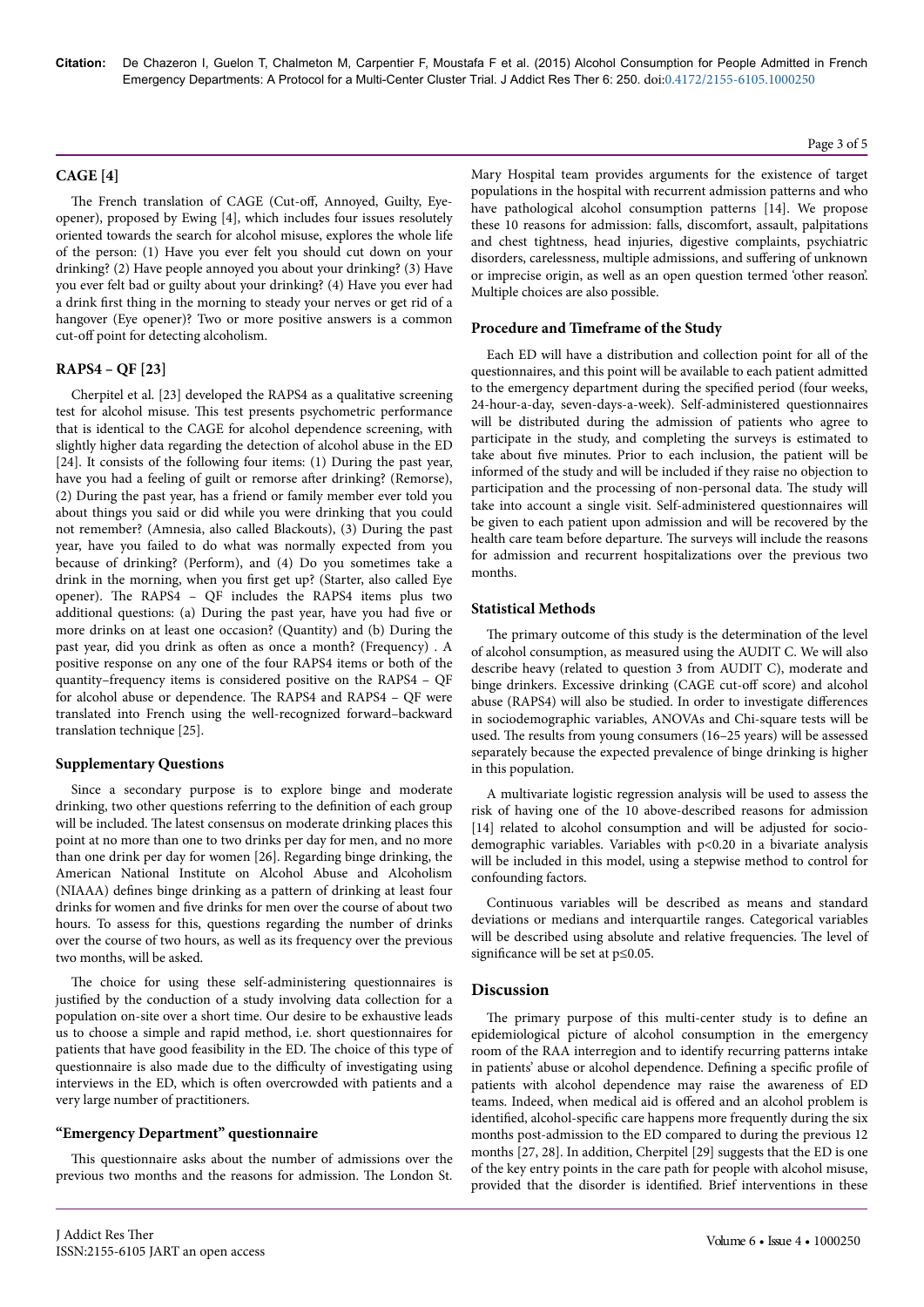services would lead to specialist consultations during the week for half of the patients, possibly reducing consumption in a quarter of the cases [29].

Most short questionnaires used daily by clinicians in the ED are based on a qualitative approach, and, in particular, address the psychological disorders and social damage caused by consumption. One example is the RAPS4 questionnaire [23]. Нe approach of assessing alcohol dependence through damage caused by alcohol meets the previous definition provided in the DSM-IV [30]. However, qualitative tools underestimate some problematic consumption behaviors, like drinking heavily on a frequent basis or binge drinking [31–33]. In the same way, qualitative tests, such as the CAGE or RAPS4 [34], present lower interest in screening for abuse and are poor at detecting at-risk use. Combined quantitative and qualitative tests, like the RAPS4 – QF, will increase the sensitivity of detection of the misuser or at-risk user [35], as well as for whom specific intervention for drinking problems can be offered, especially in the framework of the ED.

In addition, because emergency care services have a very high number of daily accesses, screening patients for alcohol-related struggles can be difficult. This study will show whether qualitative– quantitative screening tests are suitable for such services.

# **Competing Interest**

Ingrid de Chazeron received honoraria for consultancy by Lundbeck Laboratory. F. Carpentier received financial support from Sanofi-Aventis for meetings for Emergency Medicine and from the Emergency Medicine French Society (SFMU) for the healthcare institution network of audits. Maurice Dematteis received honoraria and travel reimbursements for conferences by Merck/Serono and Lundbeck Laboratories, honoraria for consultancy by Lundbeck and D&A Pharma Laboratories, and participated as a co-investigator in the multicenter investigational drug studies (ALPADIR, ALPADE for baclofen) of Ethypharm Laboratory. Pierre Michel Llorca received honoraria and travel reimbursements for conferences by Lundbeck Laboratory. G. Brousse received a sponsorship to attend scientific meetings, speaker honoraria, and consultancy fees from Lundbeck and Merck-Lipha. Нe other living authors declare that they have no competing interests.

# **Authors' Contributions**

LM, GB, PML and IdC conceived the trial and wrote the first draft of the protocol. MC is involved in monitoring the clinical trial and helping with the data collection. JG contributed expertise in urgency environments.

FC, FM, AV, XJ, PL, DR, AG, and MD are involved in the data collection. TG, GB, PML and IdC contributed to the literature review and are involved in writing the manuscript, as well as with critical revision of the work.

All living authors read, improve, and approve the final manuscript.

## **Ethics and Dissemination**

This research has been approved by the research ethics committee of the Clinical Investigation

Centers of Rhône-Alpes-Auvergne interregion – France (No., 00005921) and by the National

Commission for Information Technology and Civil Liberties (CNIL No. DR-2015-402).

## **References**

- 1. World Health Organization (2014) Global status report on alcohol and health ,Luxembourg.
- 2. Richard JB, Palle C, Guignard R, Nguyen-Thanh V, Beck F, et al. INPES Editions 2015.
- 3. [Reynaud M, Malet L, Facy F, Glanddier P \(2000\) Hospital morbidity of](http://www.ncbi.nlm.nih.gov/pubmed/10924010) [alcohol use disorders in the center of France. Alcohol Clin Exp Res 24:](http://www.ncbi.nlm.nih.gov/pubmed/10924010) [1057-1062.](http://www.ncbi.nlm.nih.gov/pubmed/10924010)
- 4. [Ewing JA \(1984\) Detecting alcoholism.](http://www.ncbi.nlm.nih.gov/pubmed/6471323) Нe CAGE questionnaire. JAMA [252: 1905-1907.](http://www.ncbi.nlm.nih.gov/pubmed/6471323)
- 5. [Smith SG, Touquet R, Wright S, Das Gupta N \(1996\) Detection of alcohol](http://www.ncbi.nlm.nih.gov/pubmed/8894853) [misusing patients in accident and emergency departments: the](http://www.ncbi.nlm.nih.gov/pubmed/8894853) [Paddington alcohol test \(PAT\) J Accid Emerg Med 13: 308-312.](http://www.ncbi.nlm.nih.gov/pubmed/8894853)
- 6. Djenati Z, Bardoux A, Becker T, Youssef N, Alarcon P, et al. (2008). Alcohol Addictol 30: 181–185.
- [Lejoyeux M, Boulenguiez S, Fichelle A, McLoughlin M, Claudon M, et al.](http://www.ncbi.nlm.nih.gov/pubmed/10880716) [\(2000\) Alcohol dependence among patients admitted to psychiatric](http://www.ncbi.nlm.nih.gov/pubmed/10880716) [emergency services. Gen Hosp Psychiatry 22: 206-212.](http://www.ncbi.nlm.nih.gov/pubmed/10880716)
- 8. [Holt S, Stewart IC, Dixon JM, Elton RA, Taylor TV, et al. \(1980\) Alcohol](http://www.ncbi.nlm.nih.gov/pubmed/7437745) [and the emergency service patient. Br Med J 281: 638-640.](http://www.ncbi.nlm.nih.gov/pubmed/7437745)
- 9. [Cherpitel CJ \(1993\) Alcohol and injuries: A review of international](http://www.ncbi.nlm.nih.gov/pubmed/8358264) [emergency room studies. Addiction 88: 923-937.](http://www.ncbi.nlm.nih.gov/pubmed/8358264)
- 10. [Lapham SC, Skipper BJ, Brown P, Chadbunchachai W, Suriyawongpaisal](http://www.ncbi.nlm.nih.gov/pubmed/9813904) [P, et al. \(1998\) Prevalence of alcohol problems among emergency room](http://www.ncbi.nlm.nih.gov/pubmed/9813904) patients in Thailand. [Addiction 93: 1231-1239.](http://www.ncbi.nlm.nih.gov/pubmed/9813904)
- 11. [Lowenstein SR, Koziol-McLain J,](http://www.ncbi.nlm.nih.gov/pubmed/9715239) Нompson M, Bernstein E, Greenberg [K, et al. \(1998\) Behavioral risk factors in emergency department patients:](http://www.ncbi.nlm.nih.gov/pubmed/9715239) [a multisite survey. Acad Emerg Med 5: 781-787.](http://www.ncbi.nlm.nih.gov/pubmed/9715239)
- 12. Whiteman PJ, Hoffman [RS, Goldfrank LR \(2000\) Alcoholism in the](http://www.ncbi.nlm.nih.gov/pubmed/10894237) [emergency department: an epidemiologic study. Acad Emerg Med 7:](http://www.ncbi.nlm.nih.gov/pubmed/10894237) [14-20.](http://www.ncbi.nlm.nih.gov/pubmed/10894237)
- 13. American Psychiatric Association(2013) Fifth Edition of the Diagnostic and Statistical Manual of Mental Disorders (DSM–5).
- 14. [Cherpitel CJ \(1999\) Drinking Patterns and Problems: A Comparison of](http://www.ncbi.nlm.nih.gov/pubmed/12511823) [Primary Care with the Emergency Room. Subst Abus 20: 85-95.](http://www.ncbi.nlm.nih.gov/pubmed/12511823)
- 15. [Smith SG, Touquet R, Wright S, Das Gupta N \(1996\) Detection of alcohol](http://www.ncbi.nlm.nih.gov/pubmed/8894853) [misusing patients in accident and emergency departments: the](http://www.ncbi.nlm.nih.gov/pubmed/8894853) [Paddington alcohol test \(PAT\) J Accid Emerg Med 13: 308-312.](http://www.ncbi.nlm.nih.gov/pubmed/8894853)
- 16. Beck F, Legleye S, Le Nézet O, Spilka S (2008). INPES Editions.
- 17. Groves RM, Fowler Jr. FJ, Couper MP, Lepkowski JM, Singer E,(2009) Survey Methodology: Wiley.
- 18. Lavrakas PJ(2008) Encyclopedia of Survey Research Methods, SAGE Publications.
- 19. [Rose AM, Grais RF, Coulombier D, Ritter H \(2006\) A comparison of](http://www.ncbi.nlm.nih.gov/pubmed/16628302) [cluster and systematic sampling methods for measuring crude mortality.](http://www.ncbi.nlm.nih.gov/pubmed/16628302) [Bull World Health Organ 84: 290-296.](http://www.ncbi.nlm.nih.gov/pubmed/16628302)
- 20. Bush K, Kivlahan DR, McDonell MB, Fihn SD, Bradley KA(1998) Нe AUDIT alcohol consumption questions (AUDIT-C): An effective brief screening test for problem drinking. Ambulatory Care Quality Improvement Project (ACQUIP). Alcohol Use Disorders Identification Test. Arch Intern Med , 158: 1789–1795.
- 21. Saunders JB, Aasland OG, Babor TF, de la Fuente JR, Grant M(1993) Development of the Alcohol Use Disorders Identification Test (AUDIT): WHO collaborative project on early detection of persons with harmful alcohol consumption – II. Addiction 88: 791–804.
- 22. Bradley KA, Bush KR, Epler AJ, Dobie DJ, Davis TM, (2003) Two brief alcohol screening tests From the Alcohol Use Disorders Identification Test (AUDIT): Validation in a female Veterans Affairs patient population. Arch Intern Med 163: 821–829.